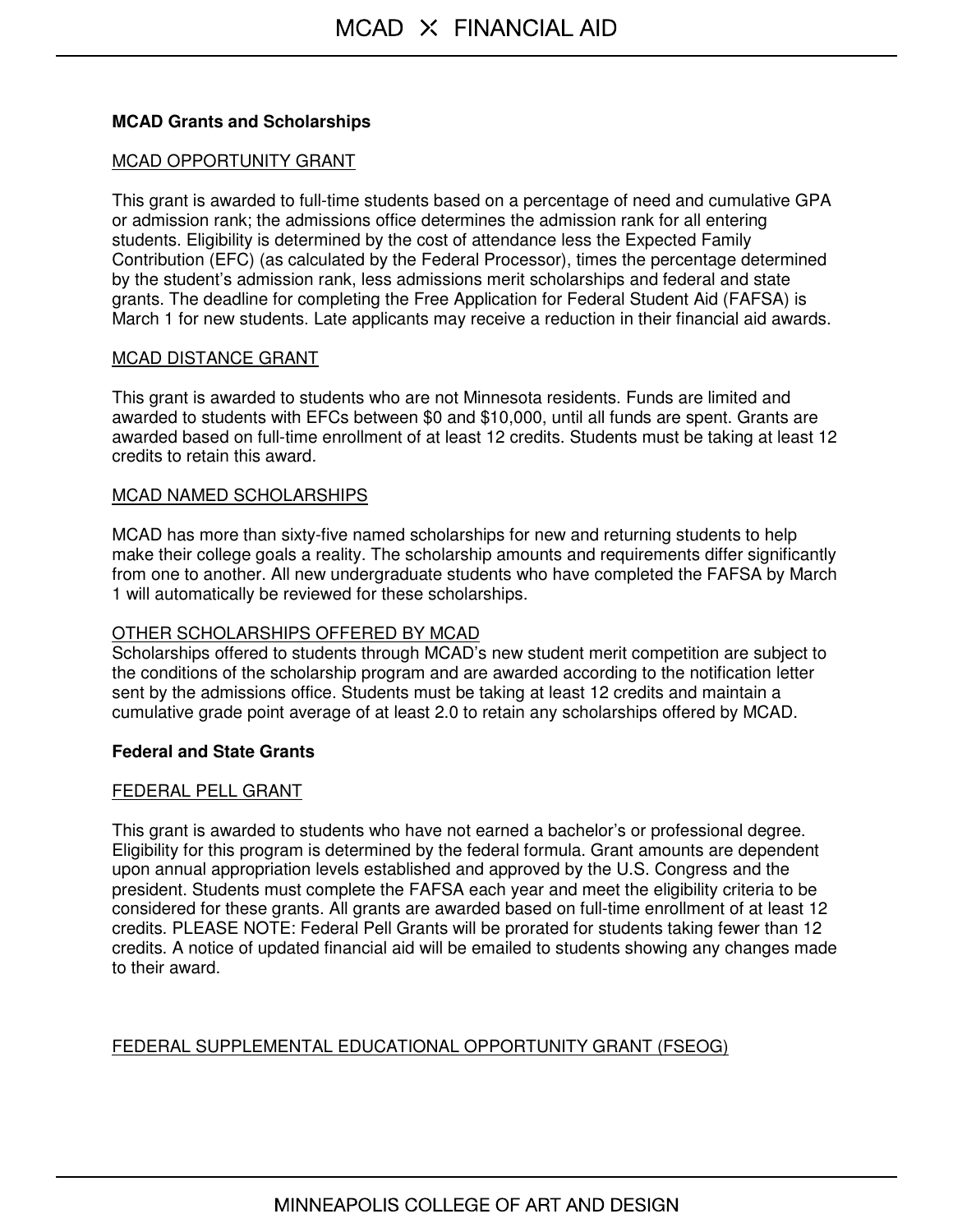This grant is offered to high-need students who are enrolled in a degree-seeking program of at least 6 credits. Funds are very limited and awarded to students with EFCs below \$4,100, until all funds are spent.

#### MINNESOTA STATE GRANT

This grant is awarded to eligible Minnesota residents based on financial need. The amount of the grant is determined once the state budget is set in July; award amounts are estimated until this time. All grant awards are based on full-time enrollment of 15 credits per semester. For more information on eligibility, visit www.getreadyforcollege.org.

 PLEASE NOTE: Minnesota State Grants will be prorated for students taking fewer than 15 credits. A notice of updated financial aid will be emailed to students showing any changes made to their award.

## **Federal Loans**

 The financial aid office automatically offers Federal Perkins Loans and Federal Direct Stafford Loans based on financial aid eligibility, which is determined by the FAFSA and academic year or program.

## FEDERAL DIRECT STAFFORD LOAN

These loans allow eligible students to obtain long-term, fixed-interest-rate loans from the federal government. Students must be enrolled at least half-time (6 credits) to be eligible. This loan program will start repayment six months after a student withdraws, drops below half-time, or graduates from college. The amount awarded is based on a student's grade level and can be awarded in two forms:

 Subsidized—A need-based loan awarded based on the information supplied on the FAFSA. The federal government subsidizes (pays) the interest until the loan goes into repayment. The interest rate during repayment for loans borrowed during 2014/15 will be 4.66 percent.

Unsubsidized—A non-need-based loan awarded based on the information supplied on the FAFSA. Interest is not subsidized (paid) by the federal government. Students have the option to pay the interest while attending school or to have the interest accumulate and capitalized at repayment. The interest rate is 4.66 percent.

Independent undergraduate students, graduate students, and dependent students whose parents have been denied a Federal Direct Parent PLUS Loan may obtain additional loans through the Unsubsidized Federal Direct Stafford Loan program. Award amounts are based on the student's academic year or program.

#### ANNUAL LOAN LIMITS: Dependent Undergraduate Students

| Academic Year    | Subsidized | Unsubsidized | Total    |
|------------------|------------|--------------|----------|
| First            | \$3,500    | \$2,000      | \$6,500  |
| Second           | \$4,500    | \$2,000      | \$6,500  |
| Third            | \$5,500    | \$2,000      | \$7,500  |
| Fourth           | \$5,500    | \$2,000      | \$7,500  |
| Aggregate Limit: | \$23,000   |              | \$31,000 |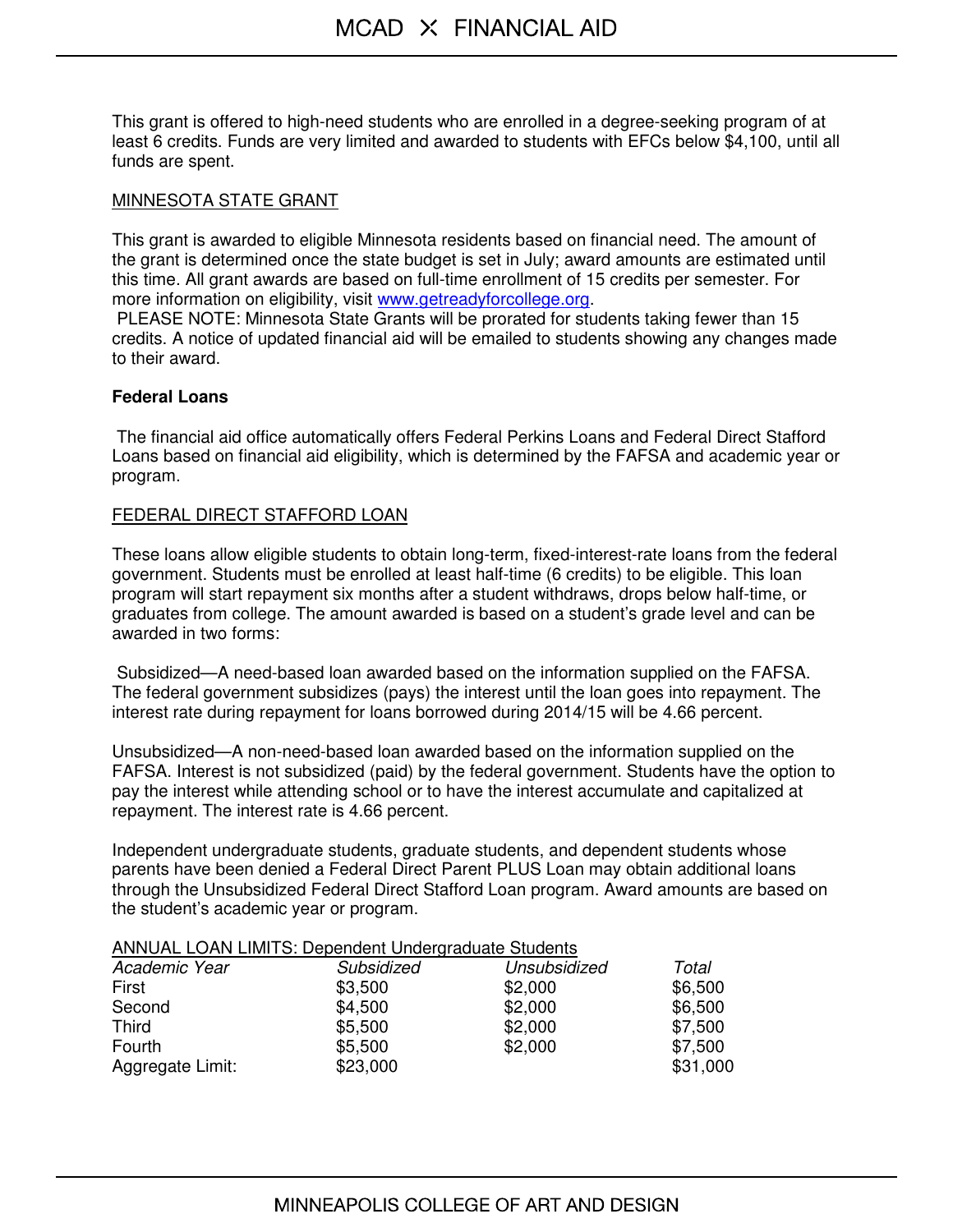| Whose Parents Were Denied a PLUS Loan |            |              |          |
|---------------------------------------|------------|--------------|----------|
| Academic Year                         | Subsidized | Unsubsidized | Total    |
| First                                 | \$3,500    | \$6,000      | \$9,500  |
| Second                                | \$4,500    | \$6,000      | \$10,500 |
| Third                                 | \$5,500    | \$7,000      | \$12,500 |
| Fourth                                | \$5,500    | \$7,000      | \$12,500 |
| Aggregate Limit:                      | \$23,000   |              | \$57,000 |

## ANNUAL LOAN LIMITS: Independent Undergraduate Students and Dependent Students

#### FEDERAL PERKINS LOAN

This loan is made available through the federal government and administered and awarded by MCAD. Funds are very limited, and priority is given to students with a Federal Pell Grant who have completed the FAFSA by the March 1 priority deadline. A student must be enrolled at least halftime (6 credits) to be eligible. The Federal Perkins Loan is a need-based, subsidized loan (interest free while in school and during the nine-month grace period). The annual interest rate is fixed at 5 percent and is not charged until the loan enters repayment. There are no other fees associated with this loan. Students will need to complete an entrance counseling session and a Master Promissory Note (MPN) each year. The financial aid office will email instructions on how to accept and sign the loan on a secure online site. Funds will not be disbursed until all paperwork is complete and the add/drop period has ended.

# FEDERAL DIRECT PARENT PLUS LOAN

This loan is available for parents to borrow on behalf of their dependent undergraduate student who is enrolled at least half-time (6 credits). Parents are allowed to borrow up to the cost of attendance less any other financial aid. Loan repayment will begin sixty days after the loan is fully disbursed. However, parents can request for the loan to begin repayment six months after their child graduates or ceases to be enrolled at least half-time.

 This loan requires a credit analysis. If the is denied because of a parent's credit history, families have two options: parents may secure a creditworthy co-signer for the loan and reapply, or the student may borrow an additional Unsubsidized Federal Direct Stafford Loan. For information about the process of using a co-signer, parents should visit studentloans.gov. The financial aid office will increase the Unsubsidized Federal Direct Stafford Loan once the loan denial information is received, and the loan will be processed as if the student were an independent student. See above for information on Federal Direct Stafford Loans.

PLEASE NOTE: The Federal Direct Parent Loan is not available for parents of independent students. Dependent and independent status is determined by the FAFSA.

# **Additional Assistance**

#### WORK-STUDY

This program is designed to allow students the opportunity to earn money to pay for college expenses at an on- or off campus job. The maximum earnings are outlined on the Financial Aid Award Letter. If students work approximately ten hours per week, they will earn the full allotment of the work-study awarded. Work-study earnings are subject to federal and state income taxes, but in most cases are not subject to FICA tax. Job openings are posted electronically beginning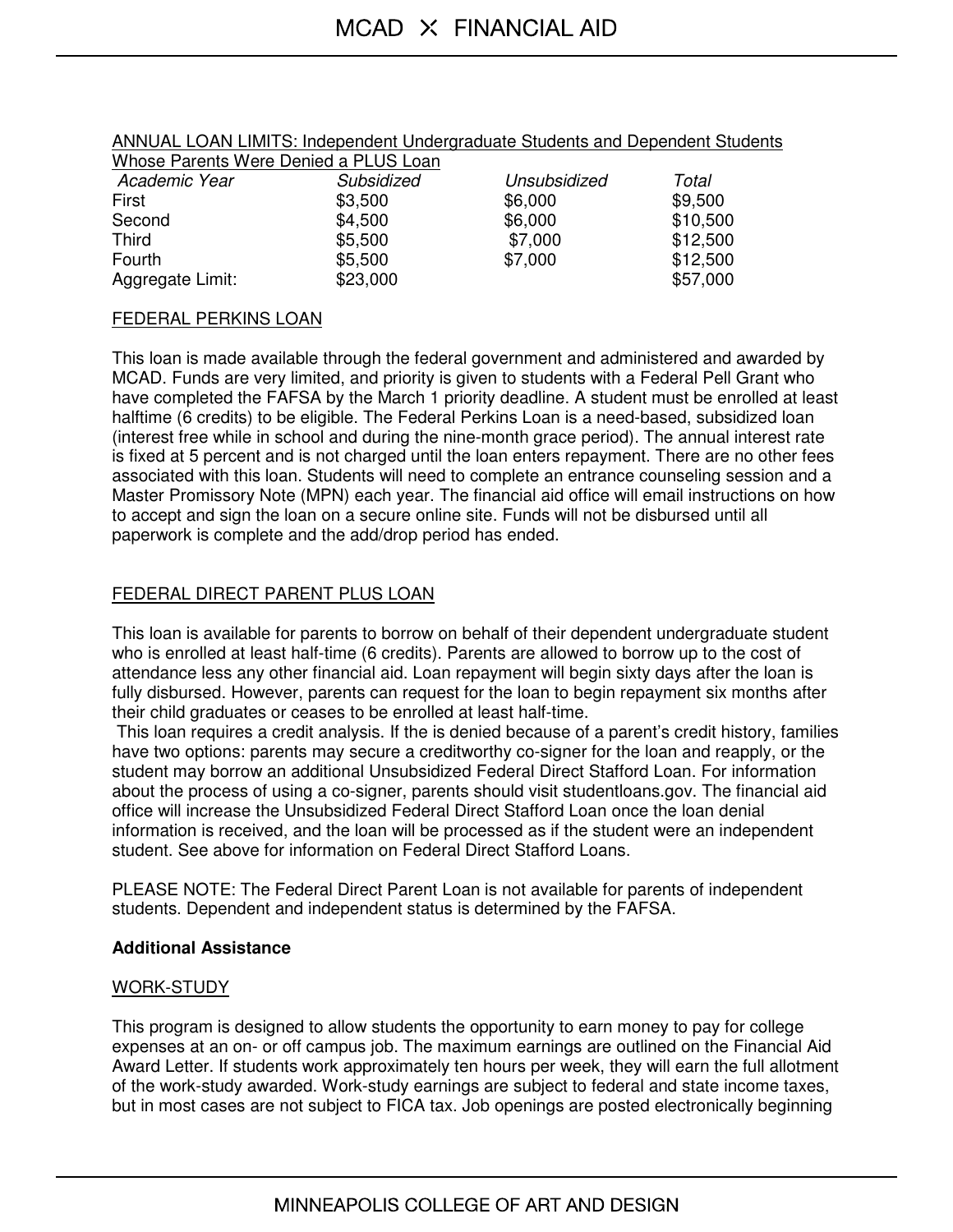the first week of each semester. Please Note: Work-study awards should not be included when calculating the balance due, as these funds must be earned and checks are made payable directly to the student based on hours worked.

# ALTERNATIVE EDUCATION LOANS

 Alternative education loans, also known as private education loans, help bridge the gap between the cost of attending MCAD and the amount of financial aid awarded. Alternative loans are offered by banks and lenders and are not part of the federal loan program. Interest rates are set by the lender and are usually variable for the life of the loan. These loans usually require a co-signer, and approval is based on the credit scores of the student and co-signer. The financial aid office has compiled a list of loan programs at mcad.edu/loans; the list has been created using loan programs that our students have borrowed from in the last three years.

PLEASE NOTE: The financial aid office makes no recommendations about which loan program or lender is best for the student. These options are presented to inform; it is up to the individual to research which option is best.

## OUTSIDE SCHOLARSHIPS

Many organizations, businesses, clubs, and religious groups award scholarships annually to students from their communities. These scholarships are awarded for a variety of reasons. Students who receive funds from other sources before or after the initial financial aid award has been made must notify the financial aid office of these additional funds—the financial aid award may need to be adjusted to reflect the additional funds. If this happens, alternative education loans are reduced first.

# **Financial Aid Policies**

# FINANCIAL AID APPEALS

If there are special circumstances that affect a student's ability to pay for educational expenses, he or she may request a Professional Judgment Appeal Form by calling the financial aid office.

#### MCAD SATISFACTORY ACADEMIC PROGRESS POLICY

Please refer to the student handbook at intranet.mcad.edu/ studentaffairs.

#### PROGRAMS COVERED

All federal, state, and institutional grant, loan, and workstudy programs are covered by this policy. Institutional scholarships are also covered by this policy and are subject to criteria defined for the specific scholarship.

# PACE OF COMPLETION

Students must complete their degrees at a pace leading to completion: Required Completion Rate—Each student is required to complete a minimum of 60 percent of the hours attempted each semester.